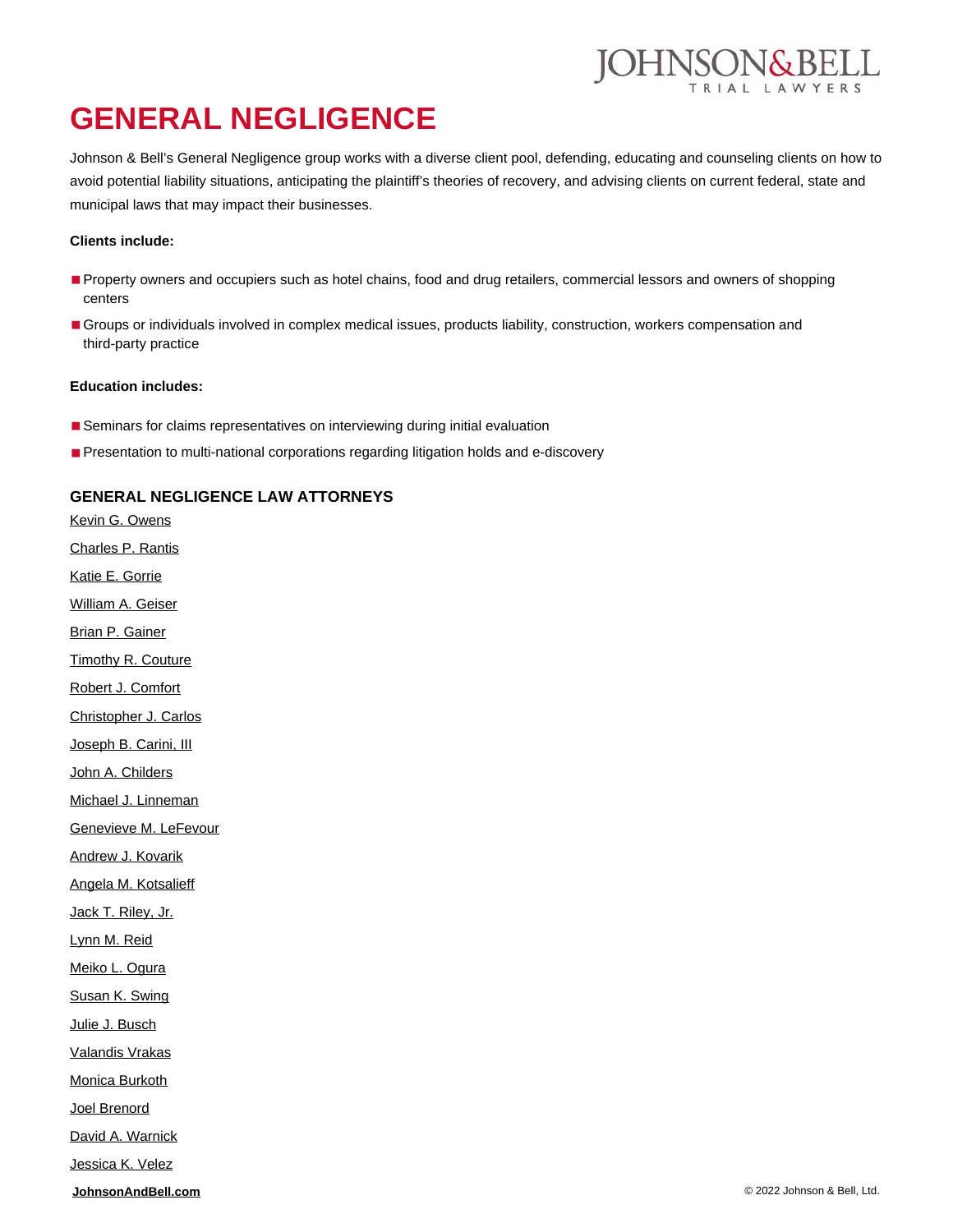

[Brad R. Schneiderman](https://johnsonandbell.com/attorneys/brad-r-schneiderman/) [Jack E. Bentley](https://johnsonandbell.com/attorneys/jack-e-bentley/) [Catherine Breitweiser-Hurst](https://johnsonandbell.com/attorneys/catherine-breitweiser-hurst/) [Daniel M. Yukich](https://johnsonandbell.com/attorneys/daniel-m-yukich/) [Michael R. Sherer](https://johnsonandbell.com/attorneys/michael-r-sherer/) [Kyle J. Farris](https://johnsonandbell.com/attorneys/kyle-j-farris/) [Laura M. Nishimura](https://johnsonandbell.com/attorneys/laura-m-nishimura/) [Benjamin J. Kemp](https://johnsonandbell.com/attorneys/benjamin-j-kemp/) [Timothy E. Hameetman](https://johnsonandbell.com/attorneys/timothy-e-hameetman/) [Robert M. Burke](https://johnsonandbell.com/attorneys/robert-m-burke/) [Scott A. Mueller](https://johnsonandbell.com/attorneys/scott-a-mueller/)

### **CLIENT RESULTS**

[In an Admitted Liability Case, Gainer, Ogura Bring Dose of Reality to Plaintiff's Damages Demands](https://johnsonandbell.com/gainer-ogura-keep-lid-on-plaintiffs-damages-demands/) [Schneiderman, Yukich Secure Summary Judgment in Premises Liability Dispute](https://johnsonandbell.com/schneiderman-yukich-summary-judgment-premises-liablity/) [Swing, Farris Secure Defense Verdict in Premises Liability Case Seeking \\$700K in Damages](https://johnsonandbell.com/swing-farris-secure-defense-verdict-indiana/) [Hearn, Swing Secure Defense Verdict in Indiana Dispute Seeking \\$3M in Damages](https://johnsonandbell.com/hearn-swing-secure-defense-verdict-in-3m-dispute/) [Rantis Secures Dismissal with Prejudice in Speedway Spectator Accident](https://johnsonandbell.com/rantis-terry-secure-dismissal-with-prejudice-in-speedway-spectator-accident/) [Johnson, Vickrey Secure Verdict for Defense. Plaintiff Sought \\$800K for Post-Op Hospital Fall](https://johnsonandbell.com/johnson-vickrey-secure-verdict-for-defense-plaintiff-sought-800k-for-post-op-hospital-fall/) [Gainer Secures "Soft Landing" in FELA Case After Plaintiff Sought \\$1.8M for Injured Wrist](https://johnsonandbell.com/gainer-secures-soft-landing-in-fela-case-after-plaintiff-sought-1-8m-for-injured-wrist/) [Plaintiff's Attempt to Expand Defendant's Liability Foiled by Partial Summary Judgment](https://johnsonandbell.com/plaintiffs-attempt-to-expand-defendants-liability-foiled-by-partial-summary-judgment/) [With Plaintiff Seeking \\$600K for Traumatic Brain Injury, Hearn and Swing Secure Defense Verdict](https://johnsonandbell.com/with-plaintiff-seeking-600k-for-traumatic-brain-injury-hearn-and-swing-secure-defense-verdict/) [7th Circuit Affirms Judgment in Indiana Retail Slip-and-Fall Case](https://johnsonandbell.com/7th-circuit-affirms-judgment-in-retail-slip-and-fall-case/) With Settlement Offer on Table, Plaintiff Heads to Trial to Win... Less [Seeking \\$1.4M in Damages for Alleged Injuries, Plaintiff Feels Pain of Defense Verdict](https://johnsonandbell.com/seeking-1-4m-damages-alleged-injuries-plaintiff-feels-pain-defense-verdict/) [Schneiderman Pours Cold Water on Plaintiff's Theory in Premises Liability Case](https://johnsonandbell.com/schneiderman-pours-cold-water-plaintiff-theory-premises-liability-case/) [Judge Dismisses Hospital with Prejudice from Ladder Lawsuit](https://johnsonandbell.com/judge-dismisses-hospital-prejudice-ladder-lawsuit/) [Owens, Kotsalieff Secure Summary Judgment in \\$45M Steel Mill Case](https://johnsonandbell.com/owens-kotsalieff-secure-summary-judgment-45-million-case/) [Thompson Secures Defense Verdict in \\$1.5M Hospital Negligence Case](https://johnsonandbell.com/thompson-secure-defense-verdict-1-5m-hospital-negligence-case/) [Katie E. Gorrie Secures Summary Judgment in Significant Defense Win for General Contractor](https://johnsonandbell.com/katie-e-gorrie-secures-summary-judgment-in-substantial-defense-win-for-general-contractor/) [Seeking Nearly \\$1 Million for Slip and Fall, Plaintiff Walks Away with \\$37,500](https://johnsonandbell.com/seeking-nearly-1-million-for-fall-plaintiff-walks-away-with-37500/) [Burke, Boehm and Ryndak Recover \\$700K in Insurance Coverage Dispute](https://johnsonandbell.com/burke-boehm-and-ryndak-recover-700k-in-insurance-coverage-dispute/) [Hearn Receives Favorable Result in Indiana Personal Injury Case](https://johnsonandbell.com/hearn-indiana-personal-injury-case/) [Johnson & Bell Successfully Defends Company Against Allegations of Age/Race Discrimination in IDHR Investigation](https://johnsonandbell.com/johnson-bell-successfully-defends-company-allegations-agerace-discrimination-idhr-investigation/) [Appellate Court Ruling Grants General Contractors and Construction Managers New Protection in Section 414 Actions](https://johnsonandbell.com/appellate-court-ruling-grants-general-contractors-construction-managers-new-protection-section-414-actions/) [Burke and Linneman Earn Favorable Verdict for Target Corporation in Premises Liability Case](https://johnsonandbell.com/burke-linneman-earn-favorable-verdict-target-corporation-premises-liability-case/) [Conforti Secures Not Guilty Verdict in Trucking Accident with Bicyclist](https://johnsonandbell.com/johnson-bell-ltd-receives-not-guilty-verdict-in-trucking-accident/) [Conforti and Reid Receive Favorable Defense Verdict](https://johnsonandbell.com/conforti-and-reid-receive-favorable-defense-verdict/)